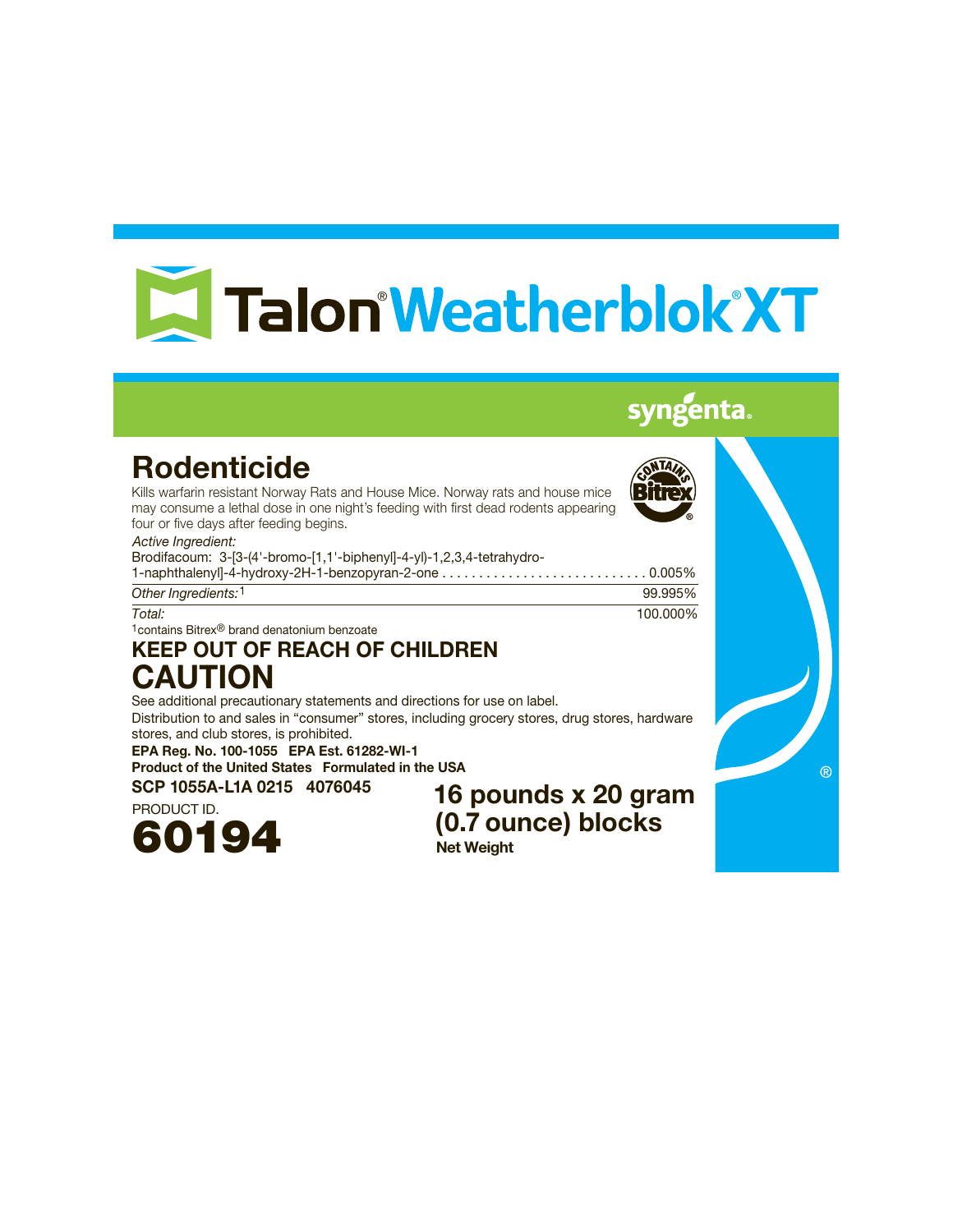# **Talon® Weatherblok® XT**

| <b>FIRST AID</b>                                                                                                                                                                     |                                                                                                                                                                                                                                                              |  |
|--------------------------------------------------------------------------------------------------------------------------------------------------------------------------------------|--------------------------------------------------------------------------------------------------------------------------------------------------------------------------------------------------------------------------------------------------------------|--|
| <b>HAVE LABEL WHEN OBTAINING TREATMENT ADVICE</b>                                                                                                                                    |                                                                                                                                                                                                                                                              |  |
| If swallowed                                                                                                                                                                         | • Call a poison control center, doctor, or <b>HOT LINE NUMBER</b> immediately for<br>treatment advice.<br>. Have person sip a glass of water if able to swallow.<br>. Do not induce vomiting unless told to do so by the poison control center or<br>doctor. |  |
| If on skin or<br>clothing                                                                                                                                                            | • Take off contaminated clothing.<br>• Rinse skin immediately with plenty of water for 15-20 minutes.<br>• Call a poison control center, doctor, or 1-800-888-8372 for treatment advice.                                                                     |  |
| <b>HOT LINE NUMBER</b><br>For 24-Hour Medical Emergency Assistance (Human or Animal)<br>or Chemical Emergency Assistance (Spill, Leak, Fire, or Accident),<br>Call<br>1-800-888-8372 |                                                                                                                                                                                                                                                              |  |

# **NOTE TO PHYSICIAN**

If swallowed, this material may reduce the clotting ability of the blood and cause bleeding. If ingested, administer vitamin K<sub>1</sub> intramuscularly or orally. Vitamin K<sub>1</sub> is antidotal at doses of 10-20 mg. (**not** mg/kg). Repeat as necessary based on monitoring of prothrombin times.

# **TREATMENT FOR PET POISONING**

If animal eats bait, call veterinarian or **HOT LINE NUMBER** at once.

# **NOTE TO VETERINARIAN**

**Anticoagulant Brodifacoum:** For animals ingesting bait, and/or showing poisoning signs (bleeding or elevated prothrombin times), give Vitamin K1 at doses of 2-5 mg/kg. If needed, check prothrombin times every 3 days until values return to normal (up to 30 days). In severe cases, blood transfusions may be needed.

# **PRECAUTIONARY STATEMENTS**

#### **HAZARDS TO HUMANS AND DOMESTIC ANIMALS**

# **CAUTION**

Harmful if swallowed or absorbed through the skin. Keep away from children, domestic animals and pets. Do not get in eyes, on skin, or on clothing.

All handlers (including applicators) must wear long-sleeved shirt, long pants, shoes plus socks, and gloves. Any person who retrieves carcasses or unused bait following application of this product must wear waterproof gloves.

# **USER SAFETY RECOMMENDATIONS**

Follow manufacturer's instructions for cleaning/maintaining PPE. If no such instructions for washables, use detergent and hot water. Keep and wash PPE separately from other laundry. Remove PPE immediately after handling this product. Wash the outside of gloves before removing. As soon as possible, wash hands thoroughly after applying bait and before eating, drinking, chewing gum, using tobacco or using the toilet and change into clean clothing.

#### **ENVIRONMENTAL HAZARDS**

This product is extremely toxic to mammals and birds. Dogs, cats and other predatory and scavenging mammals and birds might be poisoned if they feed upon animals that have eaten this bait. This pesticide is toxic to fish. Do not apply directly to water, or to areas where surface water is present or to intertidal areas below the mean high water mark. Runoff also may be hazardous to aquatic organisms in water adjacent to treated areas. Do not contaminate water when disposing of equipment wash water or rinsate.

# **CONDITIONS OF SALE AND LIMITATION OF WARRANTY AND LIABILITY**

**NOTICE:** Read the entire Directions for Use and Conditions of Sale and Limitation of Warranty and Liability before buying or using this product. If the terms are not acceptable, return the product at once, unopened, and the purchase price will be refunded.

The Directions for Use of this product must be followed carefully. It is impossible to eliminate all risks inherently associated with the use of this product. Crop injury, ineffectiveness or other unintended consequences may result because of such factors as manner of use or application, weather or crop conditions, presence of other materials or other influencing factors in the use of the product, which are beyond the control of SYNGENTA CROP PROTECTION, LLC or Seller. To the extent permitted by applicable law, Buyer and User agree to hold SYNGENTA and Seller harmless for any claims relating to such factors.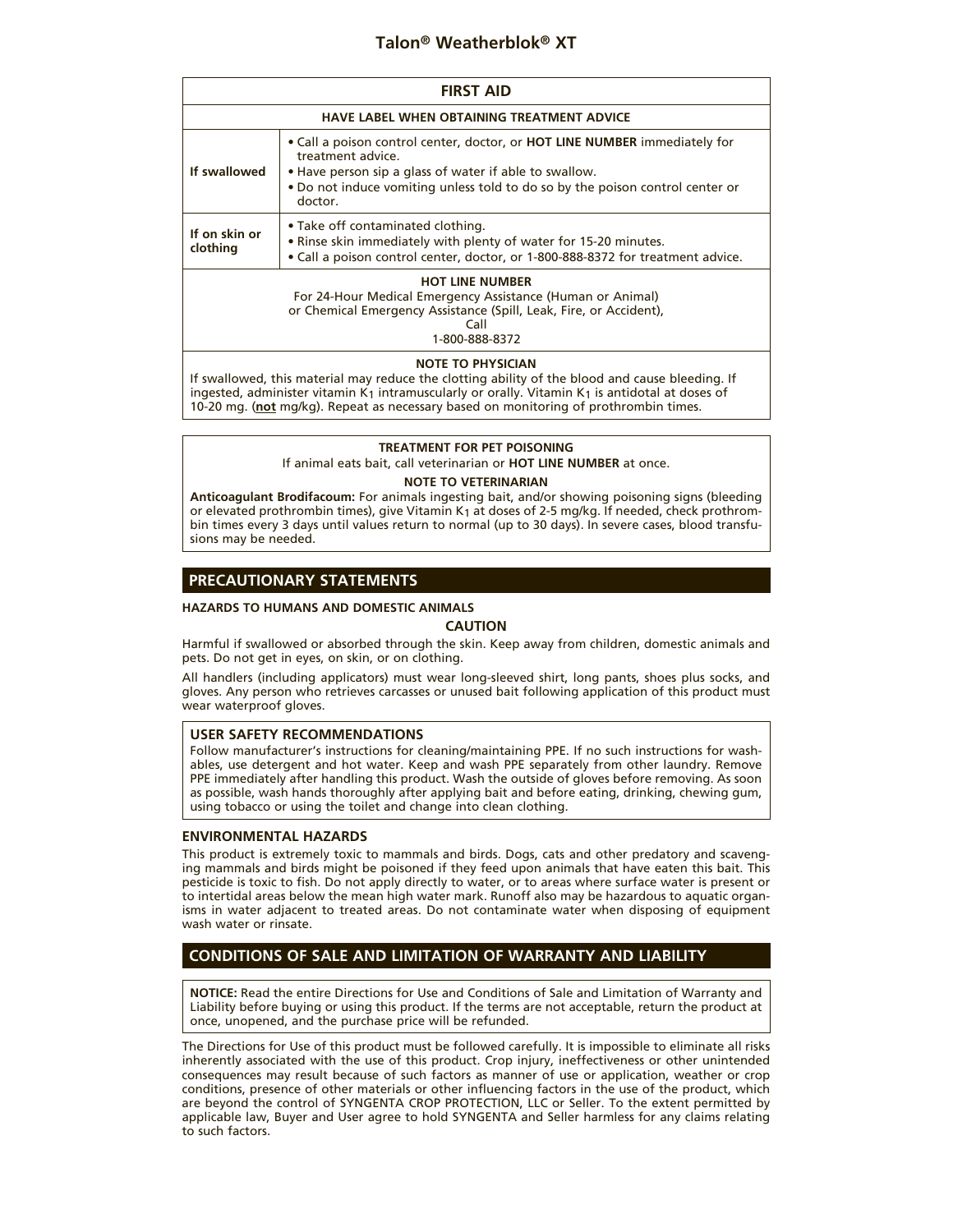SYNGENTA warrants that this product conforms to the chemical description on the label and is reasonably fit for the purposes stated in the Directions for Use, subject to the inherent risks referred to above, when used in accordance with directions under normal use conditions. To the extent permitted by applicable law: (1) this warranty does not extend to the use of this product contrary to label instructions, or under conditions not reasonably foreseeable to or beyond the control of Seller or SYNGENTA, and (2) Buyer and User assume the risk of any such use. TO THE EXTENT PERMITTED BY APPLICABLE LAW, SYNGENTA MAKES NO WARRANTIES OF MERCHANTABILITY OR OF FITNESS FOR A PARTICULAR PURPOSE NOR ANY OTHER EXPRESS OR IMPLIED WARRANTY EXCEPT AS WARRANTED BY THIS LABEL.

To the extent permitted by applicable law, in no event shall SYNGENTA or Seller be liable for any incidental, consequential or special damages resulting from the use or handling of this product. **TO THE EXTENT PERMITTED BY APPLICABLE LAW, THE EXCLUSIVE REMEDY OF THE USER OR BUYER, AND THE EXCLUSIVE LIABILITY OF SYNGENTA AND SELLER FOR ANY AND ALL CLAIMS, LOSSES, INJURIES OR DAMAGES (INCLUDING CLAIMS BASED ON BREACH OF WARRANTY, CONTRACT, NEGLIGENCE, TORT, STRICT LIABILITY OR OTHERWISE) RESULTING FROM THE USE OR HANDLING OF THIS PRODUCT, SHALL BE THE RETURN OF THE PURCHASE PRICE OF THE PRODUCT OR, AT THE ELECTION OF SYNGENTA OR SELLER, THE REPLACEMENT OF THE PRODUCT.**

SYNGENTA and Seller offer this product, and Buyer and User accept it, subject to the foregoing Conditions of Sale and Limitation of Warranty and Liability, which may not be modified except by written agreement signed by a duly authorized representative of SYNGENTA.

# **DIRECTIONS FOR USE**

**It is a violation of Federal law to use this product in a manner inconsistent with its labeling.**

**READ THIS LABEL:** Read this entire label and follow all use directions and use precautions. Use only for the sites, pests, and application methods described on this label.

**IMPORTANT: Do not expose children, pets, or other non-target animals to rodenticides. To reduce exposure:**

• Store product not in use in a location out of reach of children and pets. When used in residential structures, this product must be applied in tamper-resistant bait stations. All above-ground, outdoor applications must be in tamper-resistant bait stations. These stations must be resistant to destruction by dogs and by children under 6 years of age, and must be used in a manner that prevents such children from reaching into bait compartments and obtaining bait. If bait can be shaken from stations when they are lifted, units must be secured or otherwise immobilized. Even stronger bait stations are needed in areas open to hoofed livestock, raccoons, bears, or other potentially destructive animals, or in areas prone to vandalism.

• Dispose of product container, and unused, spoiled, and unconsumed bait as specified on this label.

**Note:** Bait stations are mandatory for outdoor, above-ground use. Tamper-resistant bait stations must be used if children, pets, non-target mammals, or birds may access the bait.

#### **USE RESTRICTIONS**

This product may only be used to control Norway rats, roof rats, and house mice *in and within* 100 feet of man-made structures constructed in a manner so as to be vulnerable to commensal rodent invasions and/or harboring or attracting rodent infestations. Examples of such structures include homes and other permanent or temporary residences, food-processing facilities, industrial and commercial buildings, trash receptacles, agricultural and public buildings, transport vehicles (ships, trains, aircraft), docks, and port of terminal buildings and related structures around and associated with these sites. Fence and perimeter baiting beyond 100 feet from a structure as defined above is prohibited. This product must not be applied directly to food or feed crops. Do not broadcast bait.

Do not place near or inside ventilation duct openings. Do not contaminate water, food, feedstuffs, food- or feed-handling equipment, or milk- or meat-handling equipment or surfaces that come into direct contact with food. When used in USDA-inspected facilities, this product must be applied in tamper-resistant bait stations. Do not broadcast bait.

Burrow baiting with Talon Weatherblok XT is prohibited.

Do not sell this product in individual containers holding less than 16 pounds of bait.

#### **SELECTION OF TREATMENT AREAS**

Determine areas where rats and/or mice will most likely find and consume the bait. Generally, these areas are along walls, by gnawed openings, in corners and concealed places, between floors and walls, or in locations where rodents or their signs have been observed. Remove as much food as possible.

# **APPLICATION DIRECTIONS**

#### **NORWAY AND ROOF RATS**

Apply 4 – 22 [(20 g (0.7 oz)] blocks of Talon Weatherblok XT (usually at intervals of 15-30 ft) per placement. Maintain an uninterrupted supply of fresh bait for 10 days or until signs of rat activity cease.

For use in sewers, securely attach one end of wire to Talon Weatherblok XT and the other end to a stationary structure such as the bottom step of a manhole ladder or to a sewer grate, allowing just enough wire for the block to rest on manhole benching. If benching is not present, suspend block a few inches above the high water line or place Talon Weatherblok XT on a board supported by opposing steps of the ladder. Securing Talon Weatherblok XT in this manner will prevent removal by rats or water. Maintain an uninterrupted supply of fresh bait for at least 10 days or until signs of rat activity cease.